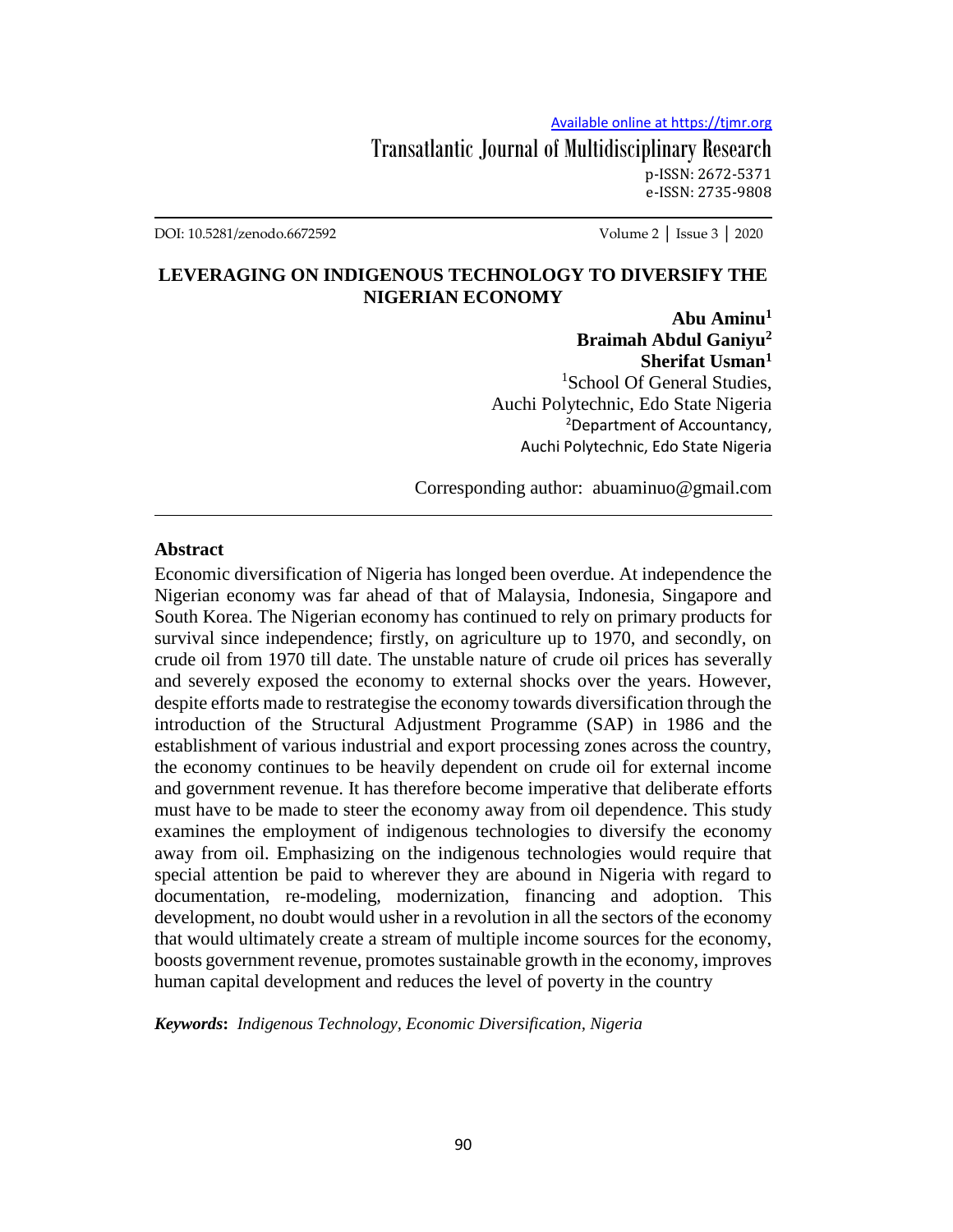### **Introduction**

Nigeria as a country is highly blessed with material and human resources. However, Nigeria today faces economic challenges which have for decades been deeply rooted in the country. If these challenges, such as high level of unemployment and poverty, falling economic output, shortage of foreign exchange, over dependence on imports, among others must be tackled head on the government must have to embark on a well-planned and map out diversification strategy from a primary resource based economy to other sources (Aminu, 2017).

Diversification in the present Nigerian economic context simply means creating new avenues for economic growth. It involves using the right strategy to boost output and revenue generated from selected or other sectors of the economy apart from the oil and gas sector. This implies facilitating the growth of other sectors of the economy with a view to mitigating recurring economic crisis and returning the economy to a growth path.

It must be emphasized that diversifying the Nigerian economy will not necessitate a neglect of the oil and gas sector but accommodate maximizing revenue derivable from the sector through effective deployment of such to other sectors of the economy (Obinna, 2016).

The nation's economy therefore has to be rescued from the "Locked in Syndrome" if Nigeria must improve the lives of its citizens and appropriately occupies its place in the comity of nations. In other words, there is a need to urgently consider the promotion and massive deployment of indigenous technologies to promote the growth and stability of the various sectors of the economy as possible ways of diversifying the economy away from oil and gas.

The use of indigenous technology to transform some key sectors for wealth creation while developing competent, resourceful and skillful manpower through entrepreneurship cannot be overemphasized. And, one of the major challenges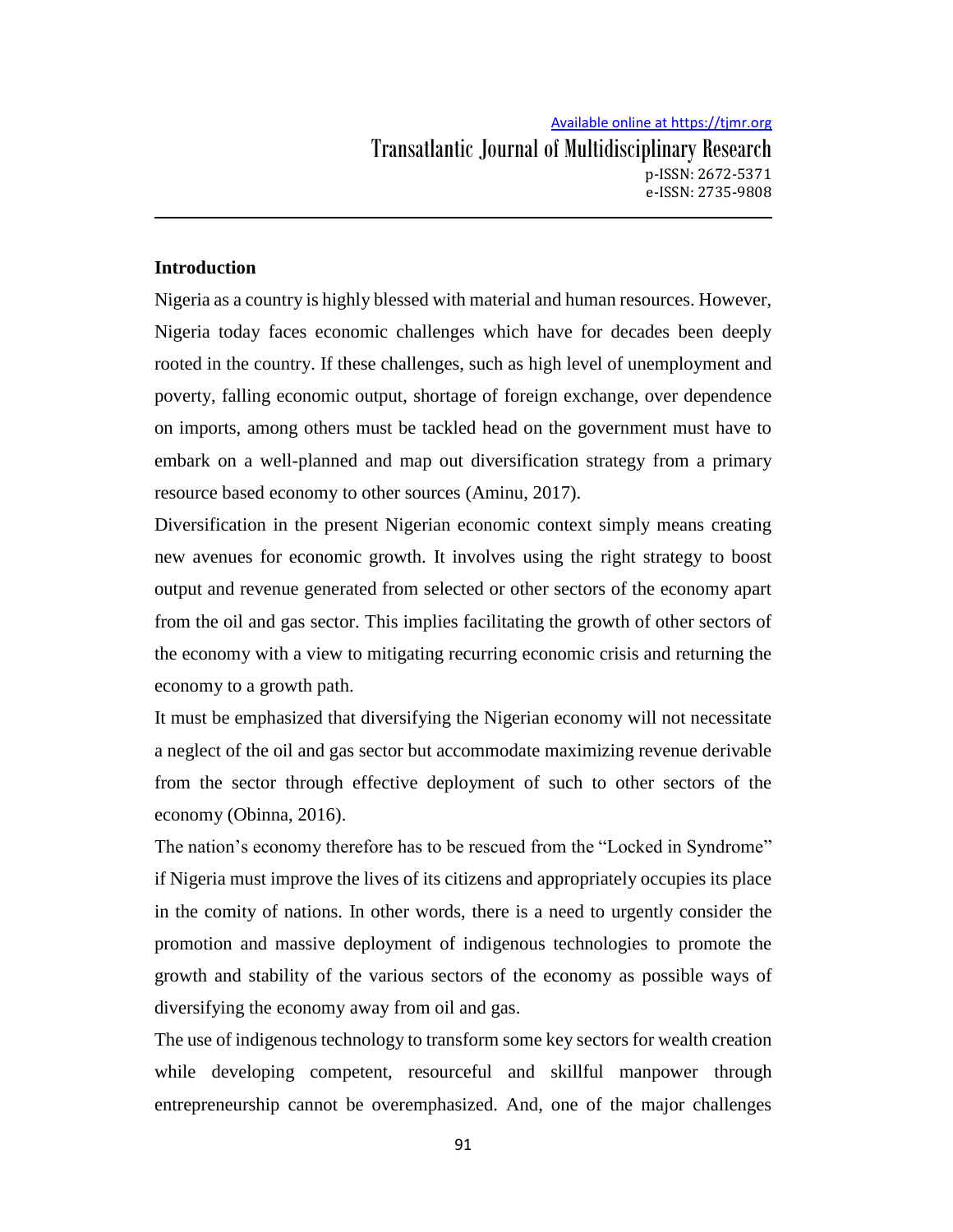bedeviling Nigeria and other third worlds today is inefficient use of human resources due to low human capacity building. According to Adefemi, Ilesanmi, Charles and Samuel (2015), the existence of African indigenous technologies provide an opportunity to close this identified development gap and steer economies away from relying on primary resources. To achieve this would require checkmating the problem of low skill acquisition among Nigerians and Africans. Indigenous technologies should therefore be leveraged on to diversify the Nigerian economy with the encouragement of entrepreneurship skills and training among the people. Marrying indigenous technology, if properly exploited would enhance skill acquisition and maximize value addition in critical sectors, thereby inhibiting economic diversification challenges relating to policy making, sustainable development and method of development while considering the potentials, limits and needs of the people (Adewole, Olaopa & Siyanbola 2012). This paper therefore examines how indigenous technologies can be leveraged on to diversify the Nigerian economy, given special attention to where ever they are abound with specific emphasis on documentation, modernization, financing and adoption.

### **The Concept of Technology and Indigenous Technology**

Different meanings at different times have been ascribed to the world technology right from when the word was first, coined by the Greeks in 1615. Technology was said to have played significant roles in the industrial revolution and renaissance in Europe from the 10th to the  $18<sup>th</sup>$  century (Bijker, Huges and Pinch, 1987). They argued that it is pointless wasting valuable time trying to reach a consensus definition as the term does not carry a single meaning. However, Foucault (1988) sees technology in four perspectives. These four types of technologies are technology of production, technology of sign systems, technology of power and technology of the self. According to him, the technology of production allows us to produce, transform or manipulate things; technology of sign systems allows us to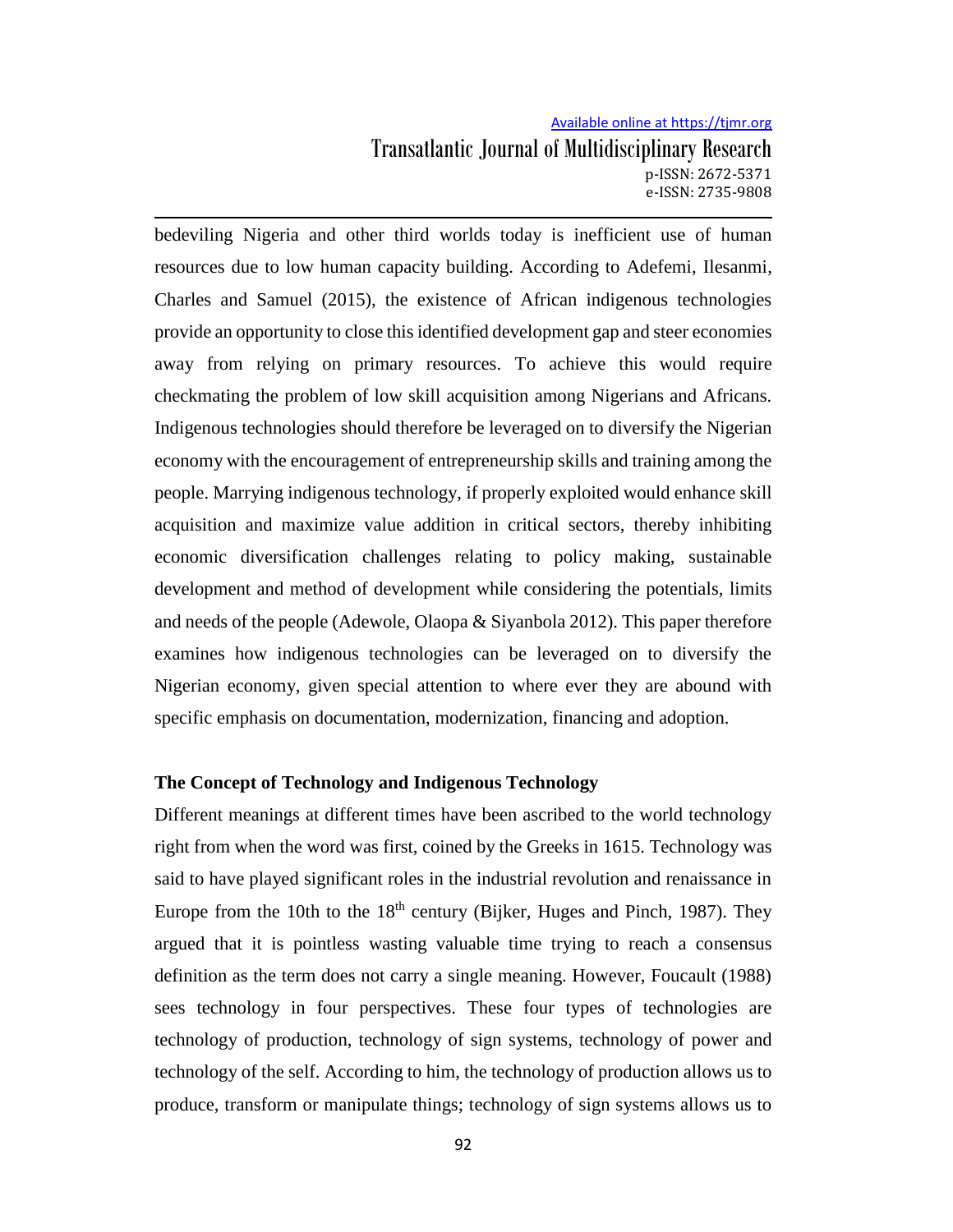Transatlantic Journal of Multidisciplinary Research p-ISSN: 2672-5371 e-ISSN: 2735-9808

use symbols, signs or meaning while technology of power determines individuals behavior. Meanwhile, the technology of the self is an approach to study the ethics of the individuals. However, the technology of production which is the focus of this paper is referred to as a collection of techniques skills, methods and processes used in the production of goods and services or in the accomplishment of objectives such as scientific investigation (Manabete and Bobboi, 2014).

At the beginning of the 20th century, the public meaning of technology was associated with achievement, progress and purpose (Adams, 1991). The International Technology Education Association (2002) defined technology as the way people modify the natural world to suit their own purposes. It made reference to the diverse collection of processes and knowledge that people use to extend human abilities to satisfy human needs and wants. From the renaissance period into the present era, technology has been seen as a body of knowledge about the useful arts and its contemporary understanding associated with modernity. Menabete and Bobboi (2014) further emphasized on technology as the application of knowledge towards the design and fabrication of devices, tools and appliances to better the condition of living of a people. It refers to art of using knowledge appropriately to create something that alters the condition of living of man. It involves the application of knowledge, skills and resources to meet people's needs and wants. Technology can therefore be accepted as the tool that keeps the socio-economic life of a people going.

Indigenous technology on the other hand is synonymous with indigenous knowledge and technology itself. Indigenous technology is part and parcel of technology being it foreign or local as some foreign technologies are indigenous to their country or state of origin. Indigenous technology is peculiar to a particular people according to Essien (2011). It emanates from the knowledge of the people and concerns the essential things embodied in the knowledge system of the people.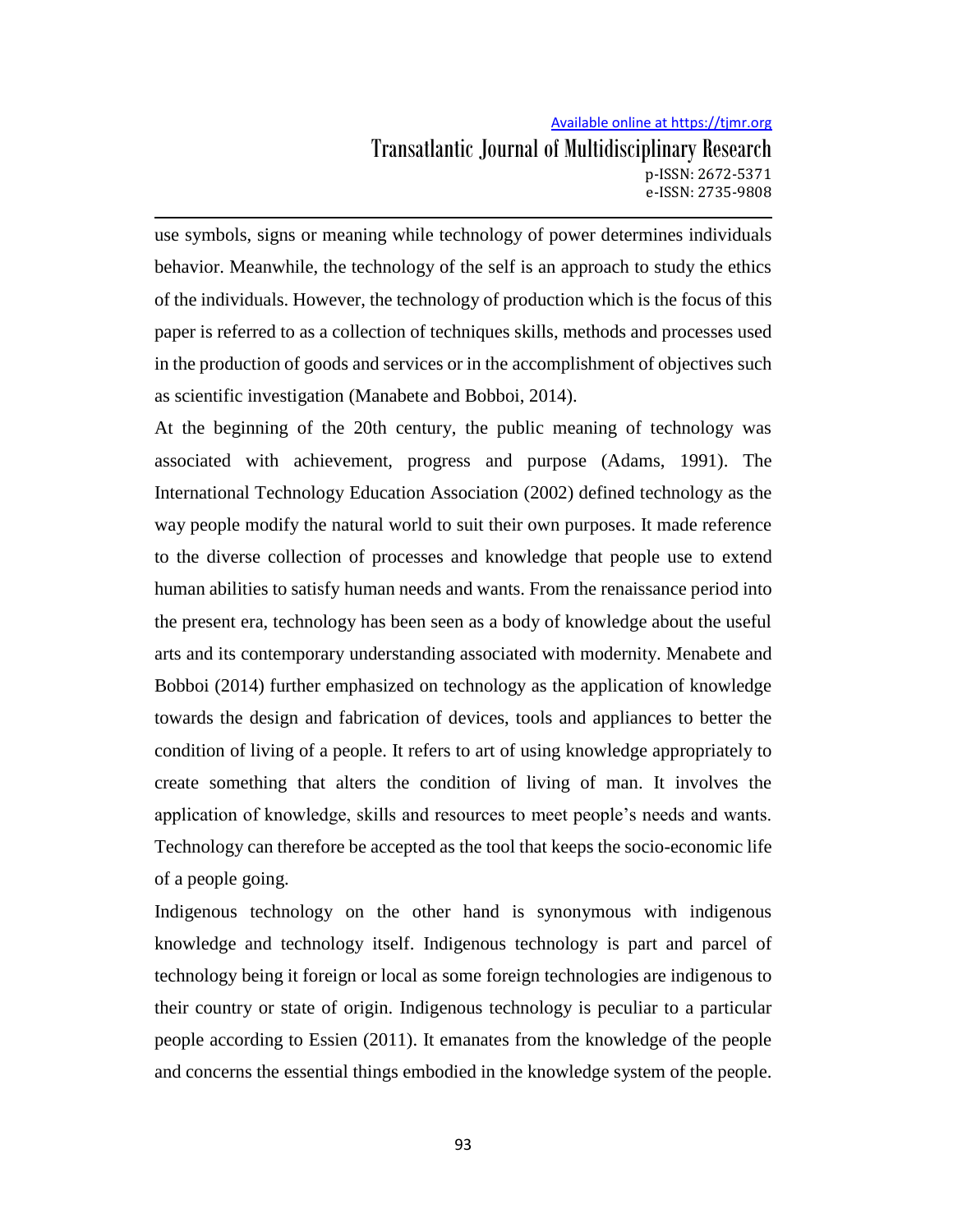Adewale et al (2012) identified the following as the characteristics of indigenous technology.

- 1. It is centered on local or indigenous peoples and their beliefs and practices.
- 2. It is generally bound by geography and most often, does not transcend the locality it originates from.
- 3. The form of acquiring indigenous technology is normally through oral tradition from generation to generation.
- 4. It is not dated in the sense that the knowledge or practices do not necessarily have to be primordial.
- 5. It emerges from the implicit order to reflect the art of skillful living.
- 6. It attracts the learning spirit; it provides a learning ecology that supports the revitalization and transformation of awareness and knowledge.
- 7. Through meaningful interactions, indigenous technology seeks to engage and evoke significant knowledge and experiences reflective of the indigenous world.
- 8. Indigenous technology has the obligation to come into existence to be used and to transform within an ethical space that is responsible to life in all its forms.
- 9. The ability or capacity to make something does not constitute a valid reason for its existence i.e it is coherent with the rural order.

### **The Concept of Economic Diversification**

A [diversified](https://www.reference.com/world-view/diversified-economy-55ce5506ad732b10) economy is an economy that has a number of different revenue streams and provides nations with the ability for sustainable growth because there is not a reliance on one particular type of revenue. This diversification provides nations with the security and reliability that they need so that if one economic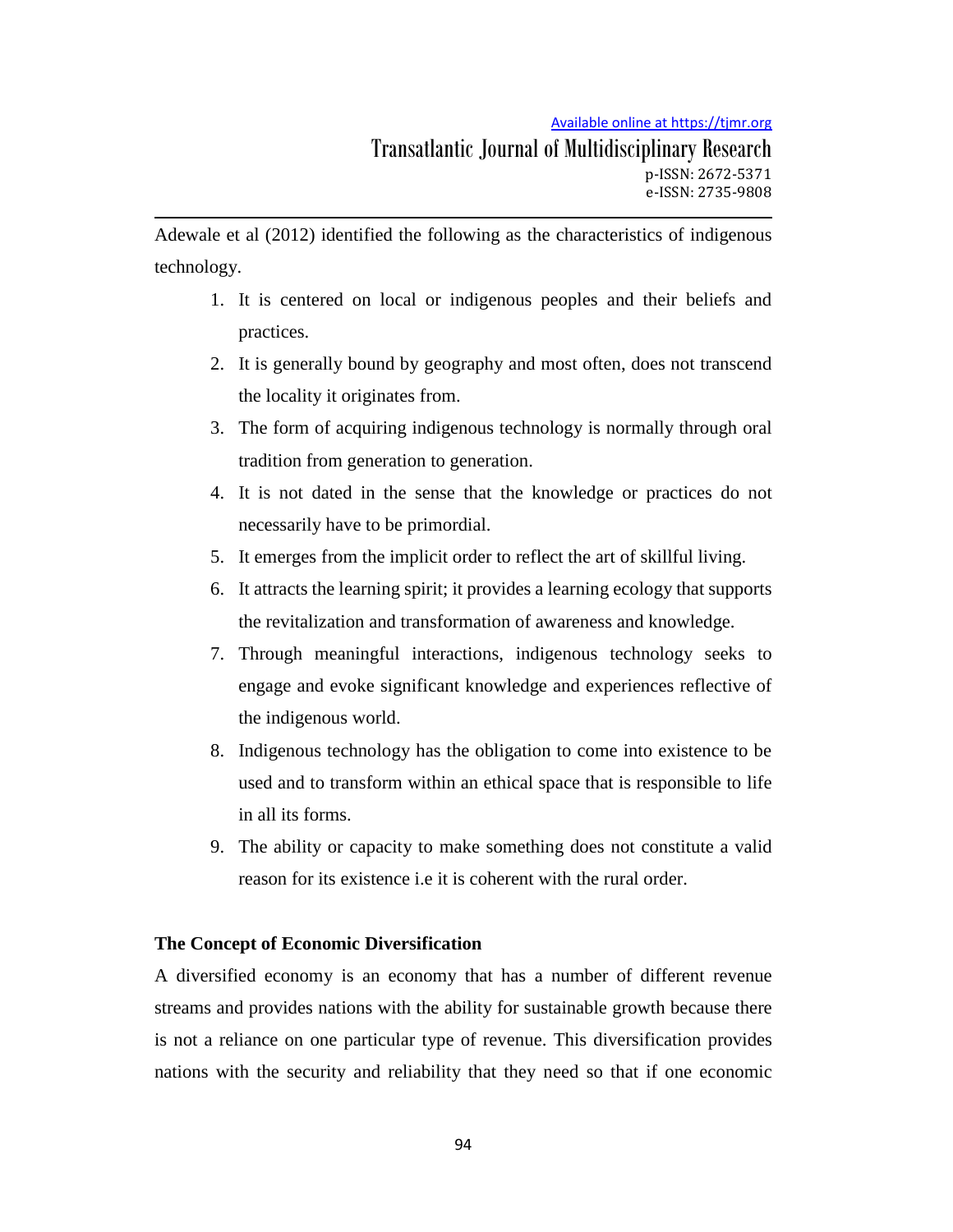revenue stream should fail, the nation knows that they have several other options for revenue (Nwamaka, 2017).

Zagros (2016), is of the view that economic diversification can mean different things depending on the context. The predominant way of thinking about it is what is known as economic complexity, which is the idea that countries should not be dependent upon a small number of products for their economic livelihoods. For example, a country that has an economy based predominantly on oil production is neither particularly complex nor economically diverse (Igbokwe and Omeire, 2020). On the other hand, a country that has a strong manufacturing base, a vibrant services sector, a burgeoning natural resource sector, and a booming agricultural sector is quite complex and diverse. The more economically complex a country is, the more likely that it will have a low level of volatility in its GDP. This is not unlike the idea of financial diversification in an investment portfolio. In an investment portfolio, the idea is to reduce the unsystematic risk in your portfolio by having asset classes that tend to move in opposite directions to one another. This will end up reducing overall volatility.

In 2012, fossil fuel dependent countries including Bahrain, Qatar, Saudi Arabia and the United Arab Emirates indicated their readiness to put forward their actions and plans in pursuit of economic diversification that have multiple benefits in the form of mitigation and adaptation to the impacts of climate change and response measures.

The UN (2016) indicated that the global economy was stagnating, and uncertainty about its future was rising. These trends weighed heavily on countries that depend on the production and export of a small range of products, or that sell products in only a few overseas markets. Hence, the need for diversification strategies that can deliver sustained job intensive and inclusive growth.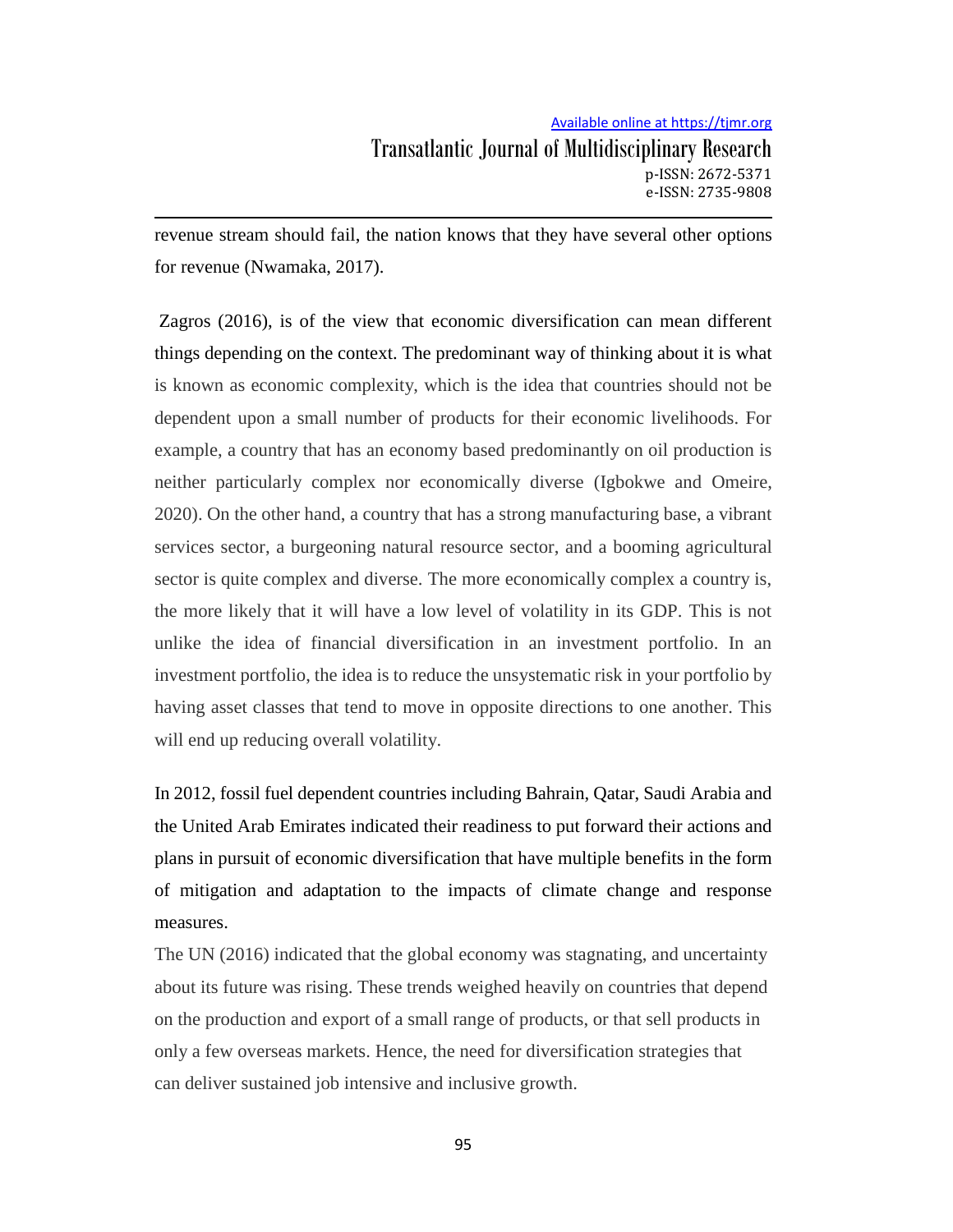The World Bank (2017) is of the view that Chile is an example of a diversified economy, exporting more than 2,800 distinct products to more than 120 different countries. Zambia, a country similarly endowed with copper resources, exports just over 700 products — one-fourth of Chile's export basket — and these go to just 80 countries. Other low-income countries have similarly limited diversified economies. The Lao People's Democratic Republic and Malawi, for example, export around 550 and 310 products, respectively. Larger countries that export oil, such as Nigeria (780 products) and Kazakhstan (540 products), have failed to substantially expand the range of products and exports due their inability to fully diversified their economies

### **Overview of Development in Nigeria**

Nigeria's overall economic performance has been largely unimpressive since independence in 1960 according to the world bank (2017). Though, the economy experienced impressive growth in the mid 2000s but the growth did not last enough to upstage the low growth experienced over the past decades hence, the world Bank (2012) put the average annual economic growth rate of Nigeria from 1960-2010 at less than 4 percent.

The first 30 of the first post-independence years in Nigeria were spent under the heavy-handed rule of military dictators and despots. Much of the failure of policies and the lack of development have been attributed to abnormal situation where the country was denied democracy, the rule law and accountability. There was therefore much hopes and expectations when democracy was restored in 1999, however such expectations and hopes were dashed after the successive civilian governments since 1999 towed the line of previous dictatorial regimes in terms of policy formulation and implementation (Okeke, 2015).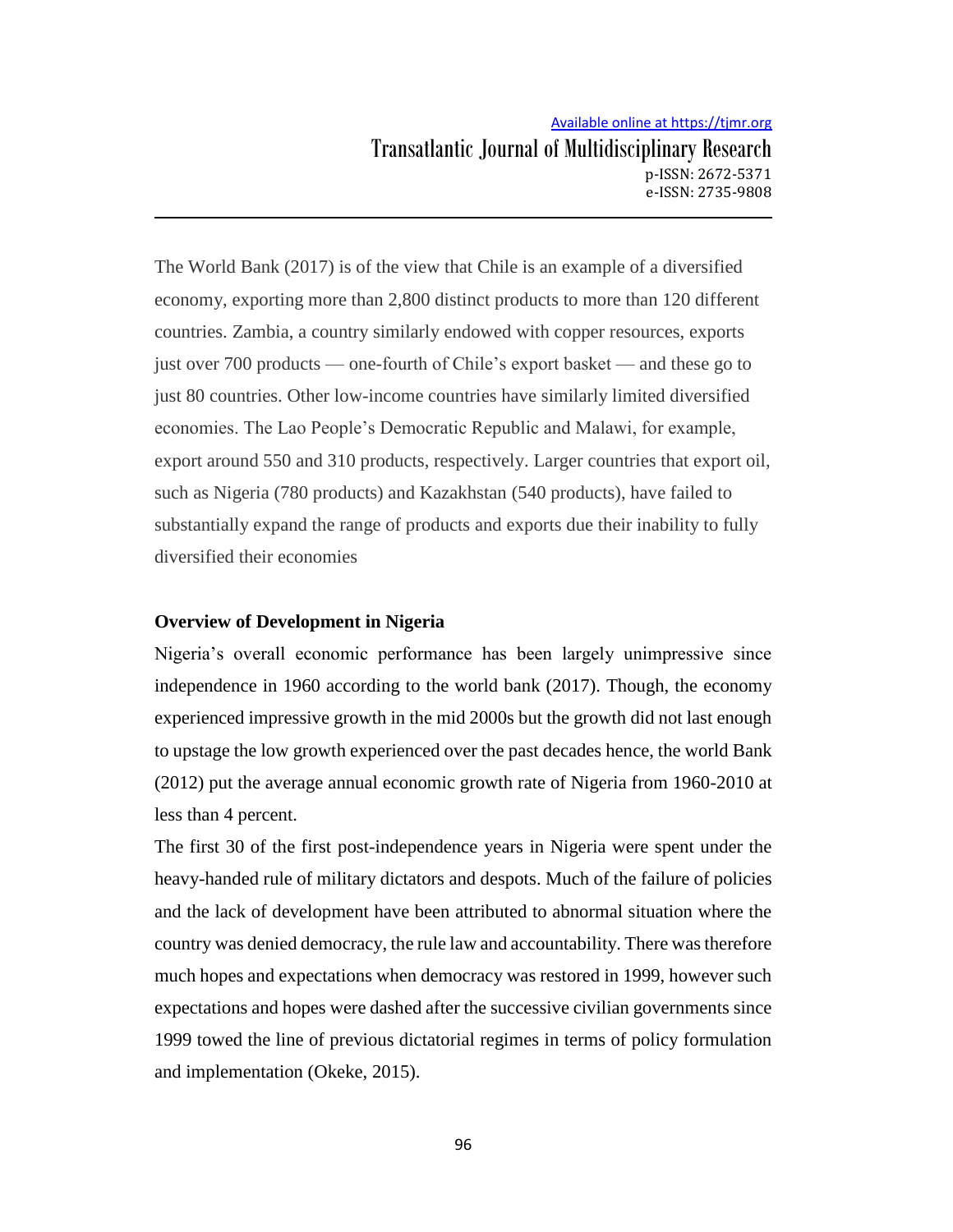Transatlantic Journal of Multidisciplinary Research p-ISSN: 2672-5371 e-ISSN: 2735-9808

Nigeria has since early 1970s depended on the sale of crude oil as its main revenue source. This according to experts has exposed the economy to international market shocks considering the volatile nature of the crude oil market (Obinna, 2016, Ayodele and Sabastine 2013, Eluogu 2016, Okeke 2016).

A recent study by the International Monetary Fund (IMF) (2015) showed that the significant and prolonged drop in oil prices since mid 2014 has changed the fortunes of Nigeria and many other energy exporting nations around the world. The study further indicated that budgets in oil exporting nations have generally turned from surpluses to large deficits, indicating that growth has slowed and financial stability risks has risen.

The Nigerian economy was hard hit considering its complete reliance on oil export and total dependence on imports. For example, the international oil market experienced shock which saw declining oil prices from 1979 to 1986. Prices remained volatile for the later part of the 1980sto the 1990sand recently in 2015 and 2016 when crude oil prices were at low ebb averaging 49.5 and 40.6 United States Dollars per barrel respectively (OPEC Annual Statistical Bulletin, 2017)

Going by the statistics of OPEC (2017) and Okeke (2015), the prices of crude oil per barrel made steady gains from an average of \$28.1 in 2003 and peaked at an average of \$109.5 in 2012 before steadily declining to \$105.9, \$96.3,\$49.5, \$40.6 and S54.4 in 2013, 2014, 2015, 2016 and 2017 respectively.

This implies that not too long ago the nation reaped tremendous gains from the sale of crude oil from early 2000s to 2014. However the impact of this gain was not visible in the economy as the economy had slipped into a deep recession by June 2016 (National Bureau of Statistic, 2016). From 2015, it was obvious that the economy was heading to the doldrums as revenue from oil decreased tremendously leading to foreign exchange shortages and fall in national output in addition to rising inflation and falling naira value (Aminu, 2017). This development further degenerated the poverty and unemployment problems in the country. According to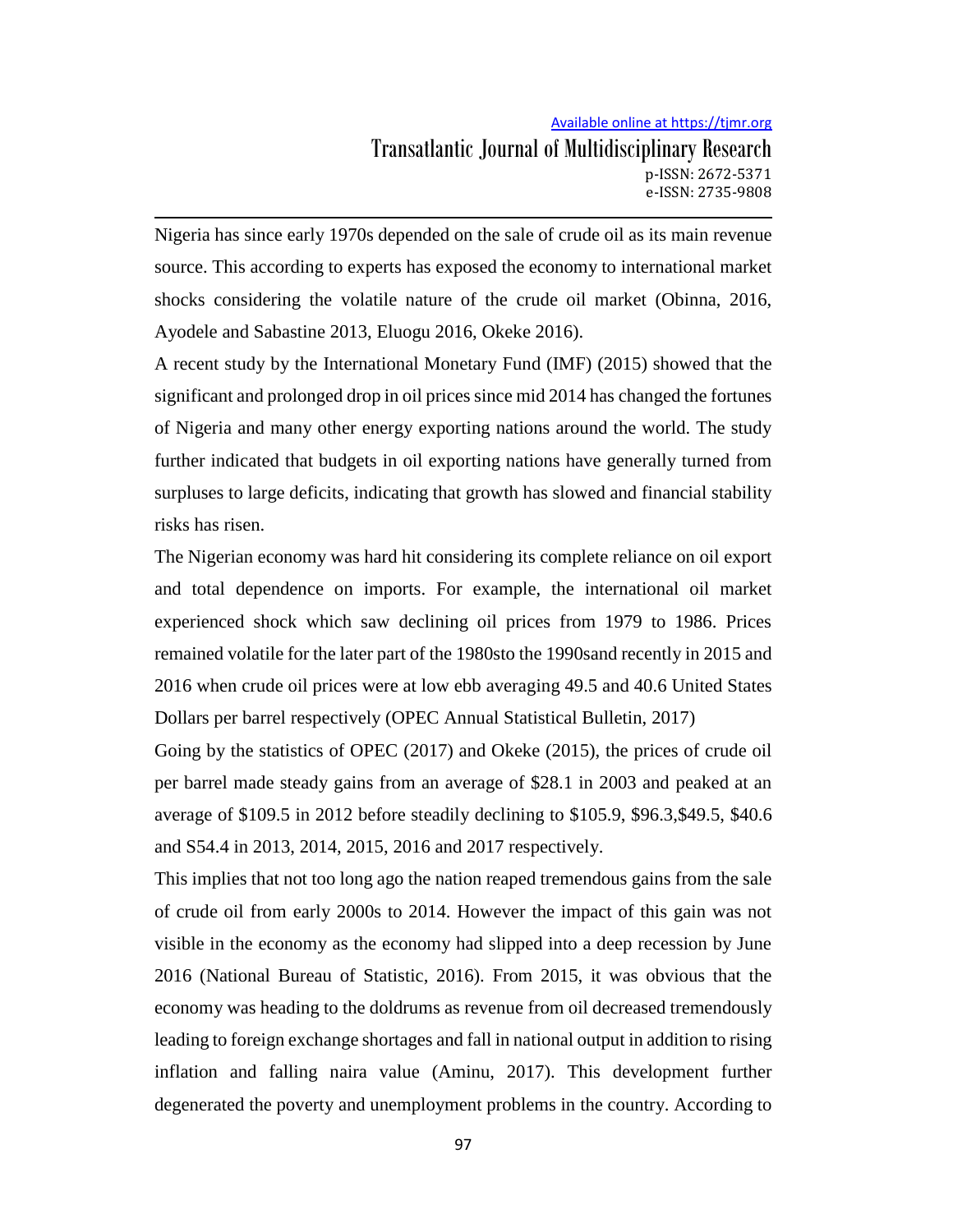the National Bureau of Statistics (2016), unemployment in the third quarter of 2016 rose to 13.9% compare to 13.3% in the previous period. This is said to be the highest increment since 2009 when unemployment increased from 5.2% in 2008 to 11.2% in 2009.On a similar note, The United Nations Development Programme (2016), and Fitch (2016) indicated that Nigerians living below the poverty line rose from 46% in 2014 to 60% in 2015 and further increased to 72% by the third quarter of 2016.

This development was blamed on the sharp fall in the price of oil in the international market, leading to a recession that nosedived the nation's economy, thereby worsening the existing precarious situation of the average Nigerian who currently lives on \$0.5 per day from \$1.1 in the past three to four years. (Fitch, 2016)

The diversification of the economy away from oil has been identified as the way out of the current economy logjam in the country. Okonjo-Iweala (2016), Obinna (2016), Fitch (2016) urged for the diversification of the economy to encourage domestic production of the nation's imports and promotion of manufactured exports. This would require the creation of an enabling environment to encourage manufacturers to operate. It has therefore become imperative that for this to be realizable, more involvement of the private sector in key public assets ownership and management would have to be encouraged.

#### **Methodology**

The methodology adopted by this research is the Narrative Textual Case Study (NTCS). This is due to the absence of sequential data related to indigenous technologies and economic diversification in Nigeria. The NTCS is a social science research method that employs intensively the information data intensively. The information, data and academic materials made available are easily accessible through secondary information and information and communication technology.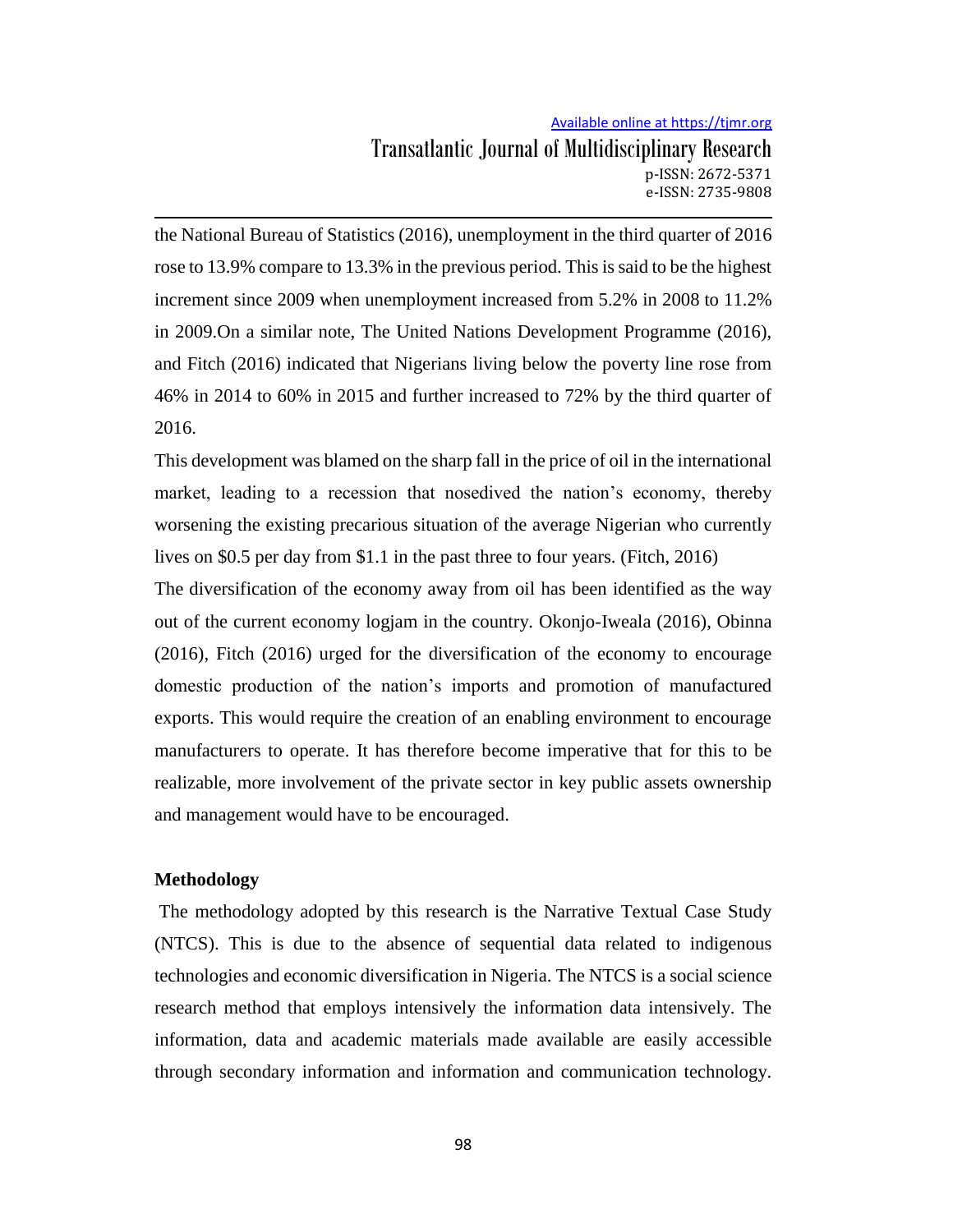This paper is therefore basically not empirical, but rather descriptive since information is collected without changing the environment

#### **Indigenous Technologies and Economic Diversification in Nigeria.**

Indigenous technologies abound in Nigeria include, pot making, aluminum casting, bronze casting, leather tanning, blacksmithing, goldsmithing, animal husbandry, farming, trado-medicine practices, fabrication of local tools and equipment, among others. Leveraging in these technologies to promote economic diversification in Nigeria would also enhance their modernization. Folayan (1988), is of the view that every culture has her own technology for achieving desired goals. However, knowledge of other existing technologies and the desire for improvement for global acceptance and competiveness often lead to better choices and therefore better results. Over the years, Nigeria has impacted local skills and made giant strides in the design, fabrication, refining and development of indigenous technologies according to Siyanbola et al (2012). Equipment like cassava harvester, cassava planter, cassava peeler, maize Sheller and among others have been fabricated using indigenous techniques with the active collaboration of the Entrepreneurship Development Centre (EDC).

The diversification efforts would cut across different spectrums of the economy such as manufacturing, agriculture and agro processing, solid mineral extraction and processing, information and communication technology, among others, which would require personnel with high level and diverse skills to promote and sustain. In view of the above, the entrepreneurship development centers of the various higher institutions of learning should leverage on the opportunity provided by Tetfund to promote Research and Development  $(R & D)$  focusing on available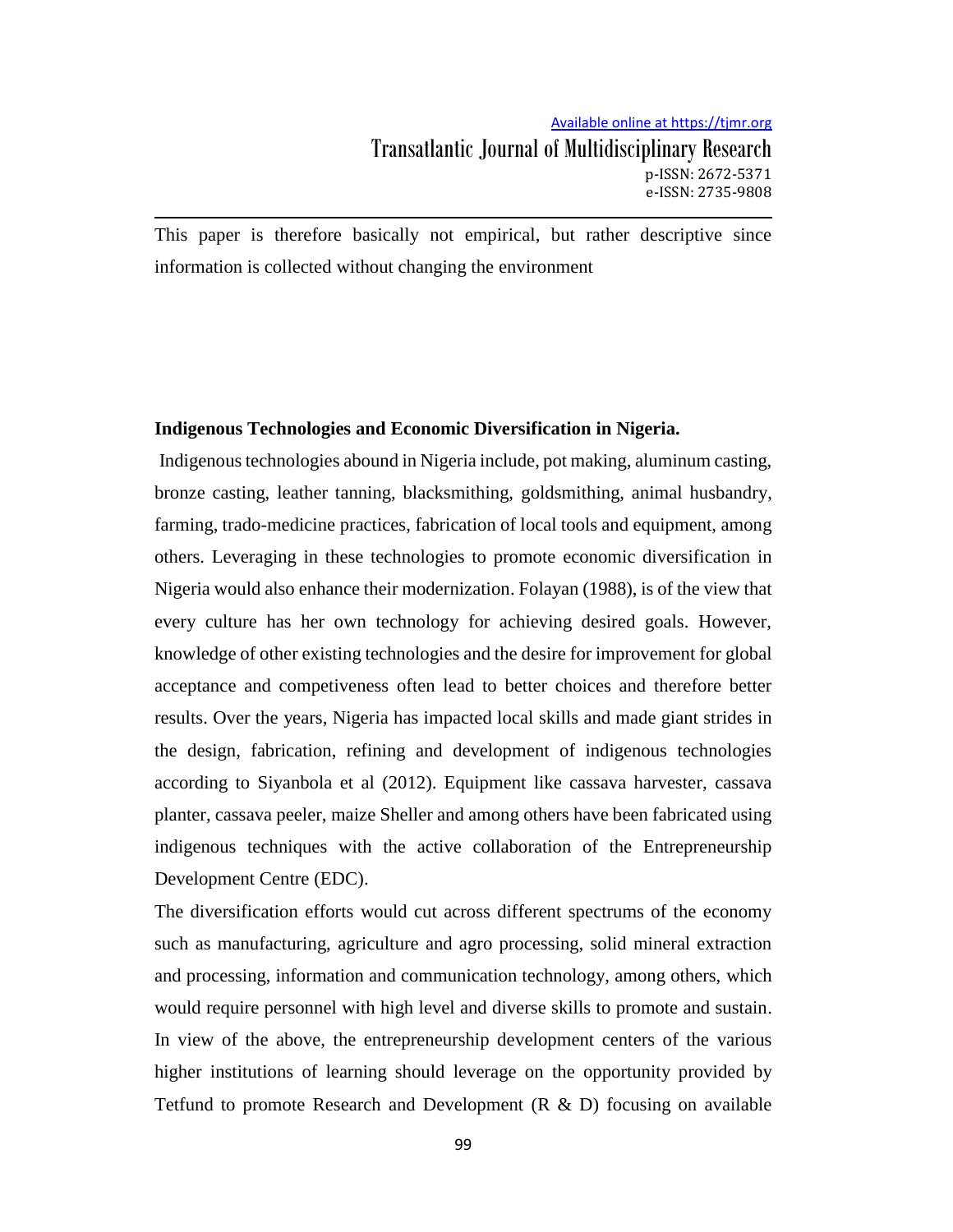indigenous technologies and possible ways of modernizing them. Such technologies should not just be taught on theoretical basis but should also be accompanied by practical training. This would ensure that skills are not only equitably transferred, but also ensured that they are improved on to sustain and promote the diversification efforts of the government. This would go a long way to encourage indigenous entrepreneurship to fast track economic growth and development of the nation (Adefenye, 2011).

### **Some Practical Steps Taken So Far**

The National Office for Technology Acquisition and Promotion (NOTAP) has been involved in indigenous technology development initiatives to promote entrepreneurship in Nigeria. NOTAP has made concerted efforts in the following ways to promote indigenous technology and entrepreneurship in the country.

- 1. The promotion of the development of locally motivated technologies through the linkage of industry with National innovation system (NIS) in the areas of scientific Research and Development  $(R \& D)$  and the promotion of international property rights and commercialization of R & D results.
- 2. The introduction of the Technology Storyboard Initiative (STI) aimed at sensitizing primary and secondary schools pupils on STI through a stepby-step pictorial representation of the production process of a given product form the raw material stage to the final product.
- 3. In collaboration with the federal and state government owned agencies, NOTAP has institutionalized the intellectual property capacity building programme in secondary schools aimed at developing the innovative skills and intellectual capacity of the youths.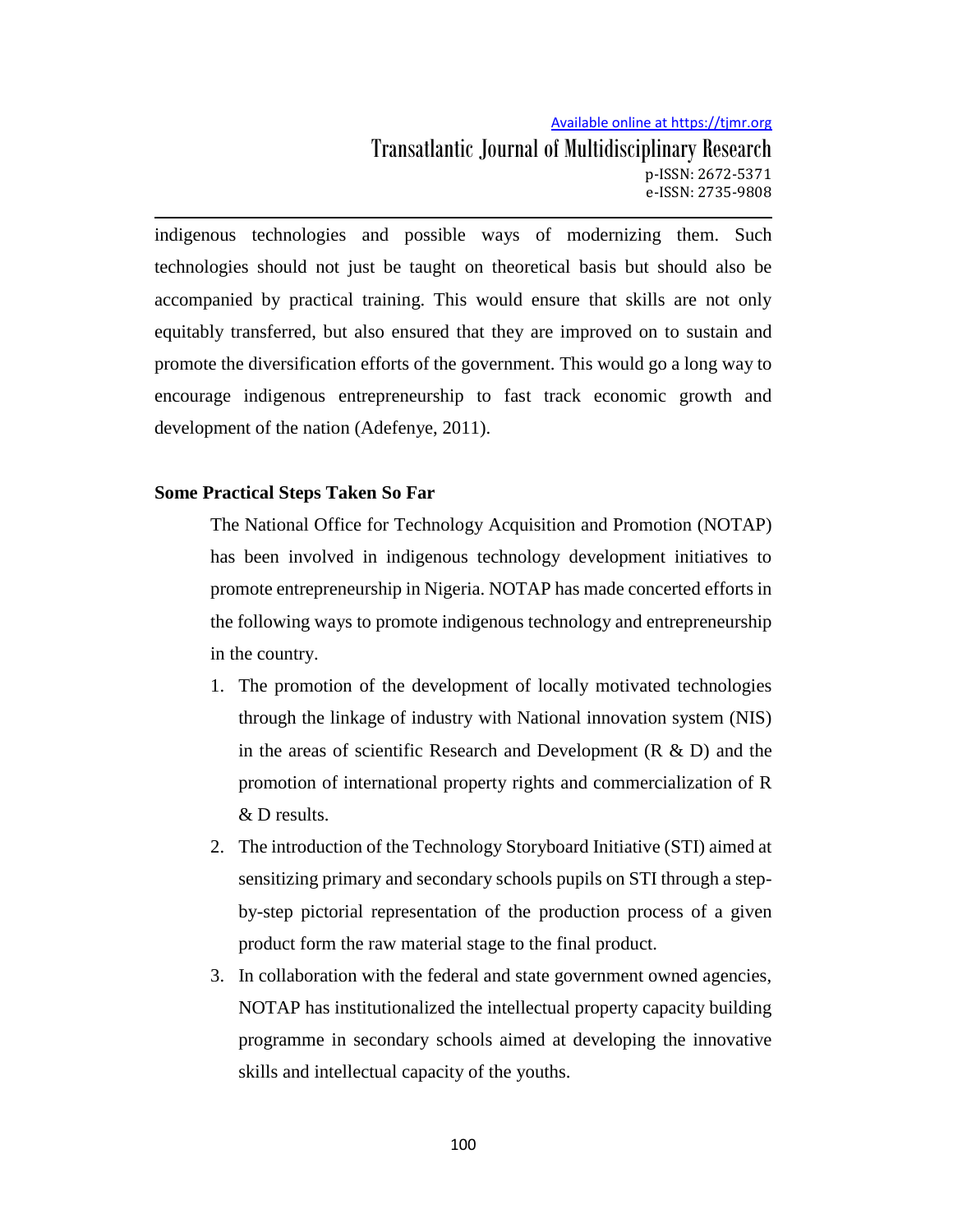4. Plans are already on the way to establish the largest science and technology park in Africa in Abuja to be known as Africa's Premier Innovation Corridor (APIC). It is expected that APIC when established will among others provide a synergy between young entrepreneurs and other relevant science and technology stake holders including indigenous technology as well as promote the use of  $R \& D$  for the economic development of Nigeria (NOTAP, 2011).

One of the ways through which indigenous technology can be leveraged to enhance entrepreneurship in Nigeria is the standardization and codification of IT along with the exploration of transfer of modern technology with a view to marrying such with the local indigenous technology (Vandeleur, 2010). This is in view of the fact that Nigeria and Africa indeed as a whole need to compete favourable with countries from across the globe. The collaboration of indigenous technology and modern technology to promote economic diversification in Nigeria will not only enhance skill acquisition in all the sectors of the economy but would as well facilitate the development of the Nigerian economy. According to Manabete & Bobboi (2014), areas to be covered include medical practices, collaborative  $R \& D$  efforts, fabrication of tools and equipment, agricultural practices, scientific research efforts, among others to promote and further impact skills in the people who are regarded as the greatest needed to fastract the economic diversification process.

#### **New Frontiers and Opportunities to Fast-Tracking Economic Diversification**

There are reasonable arguments in favour of a position to upgrade and advance for new frontiers for indigenous technologies to promote production in the Nigerian economy. For instance, the world footwear and leather products sector can easily be fed from our own indigenous technology and thereby presents further opportunities for growth, import substitution and export promotion in the country. Although many developing countries, Nigeria inclusive, possess strong potentials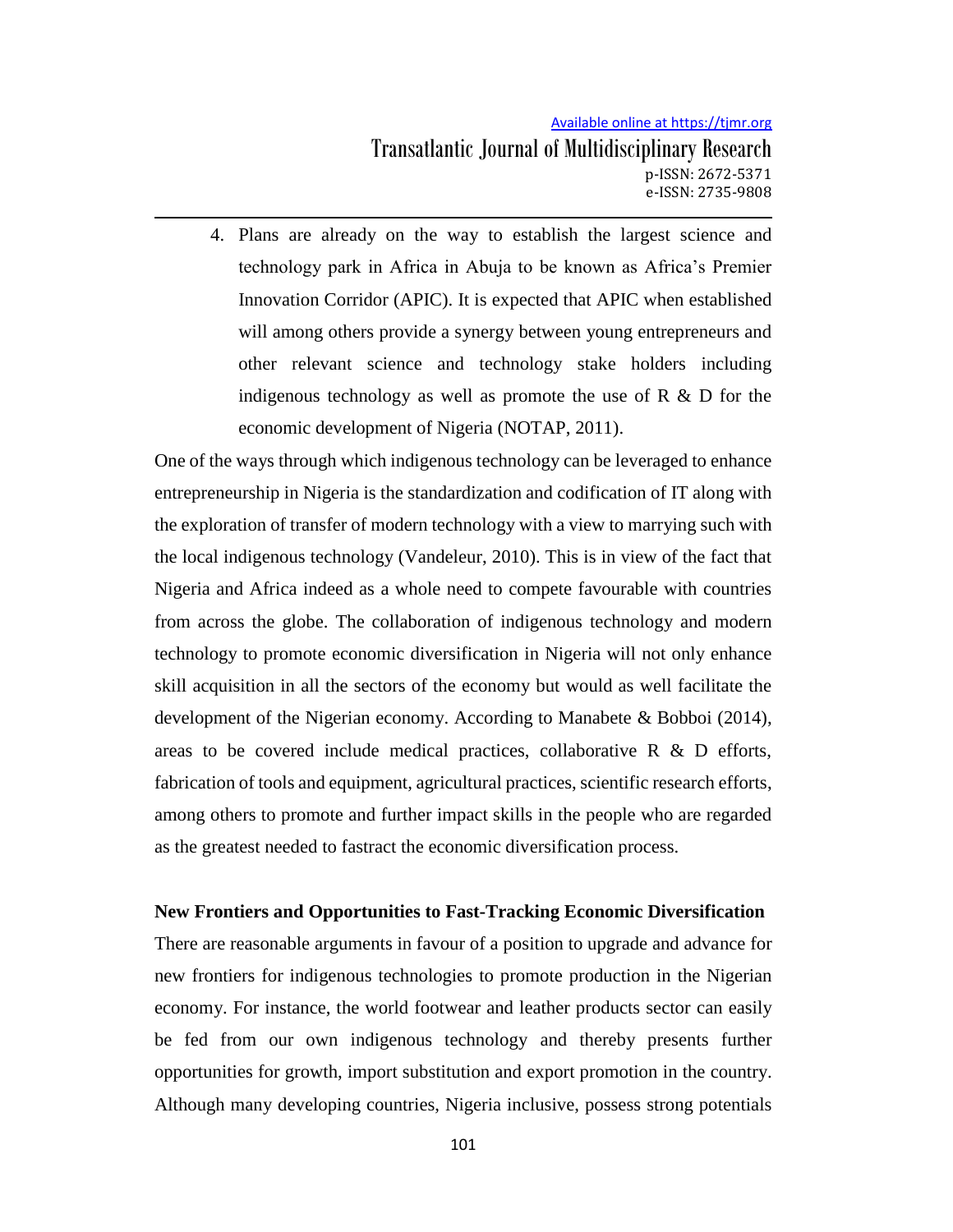with respect to raw materials and skills, they have mainly remained suppliers of raw and semi-finished products. This has been attributed to a limited number of African companies and local industries having developed the capacity to produce finished products. This implies that if efforts are geared at solving this problem, Nigeria will expand its scope of production and skill promotion courtesy of exportation of leather and other 1-Tech products. It was suggested that efforts towards achieving this feat will provide partly a solution to the call for the diversification of Nigeria's non-oil sector and consequently increase the country's revenue generating capacity there by reducing unemployment (Siyanbola et al, 2012). In order to fully realized the above, Siyanbola et al (2012) concluded that technology business incubators (TRIs) are important especially for business development. Research had shown that Technology Incubation works in achieving the goals of technology commercialization by facilitating the growth of technology-based production systems and SMEs thereby facilitating the creation of skilled labour force that can provide potential clients with employees who have the critical skills to fill the newly created technology-oriented jobs to produce made in Nigeria goods and services meant for the domestic and international markets to reduce the nation's continuous dependent on a primary resource.

#### **Conclusion**

The ability of nations to compete in the global world today depends not on their comparative advantages but rather on their competitive advantages and one of the ways through nations can compete in today's global world is the efficient exploitation of the marriage between indigenous technologies, modern technology and entrepreneurship to promote economic diversification and national development. This marriage could better be facilitated through deliberate effort to modernize IT through massive investment in R & D and the importation of modern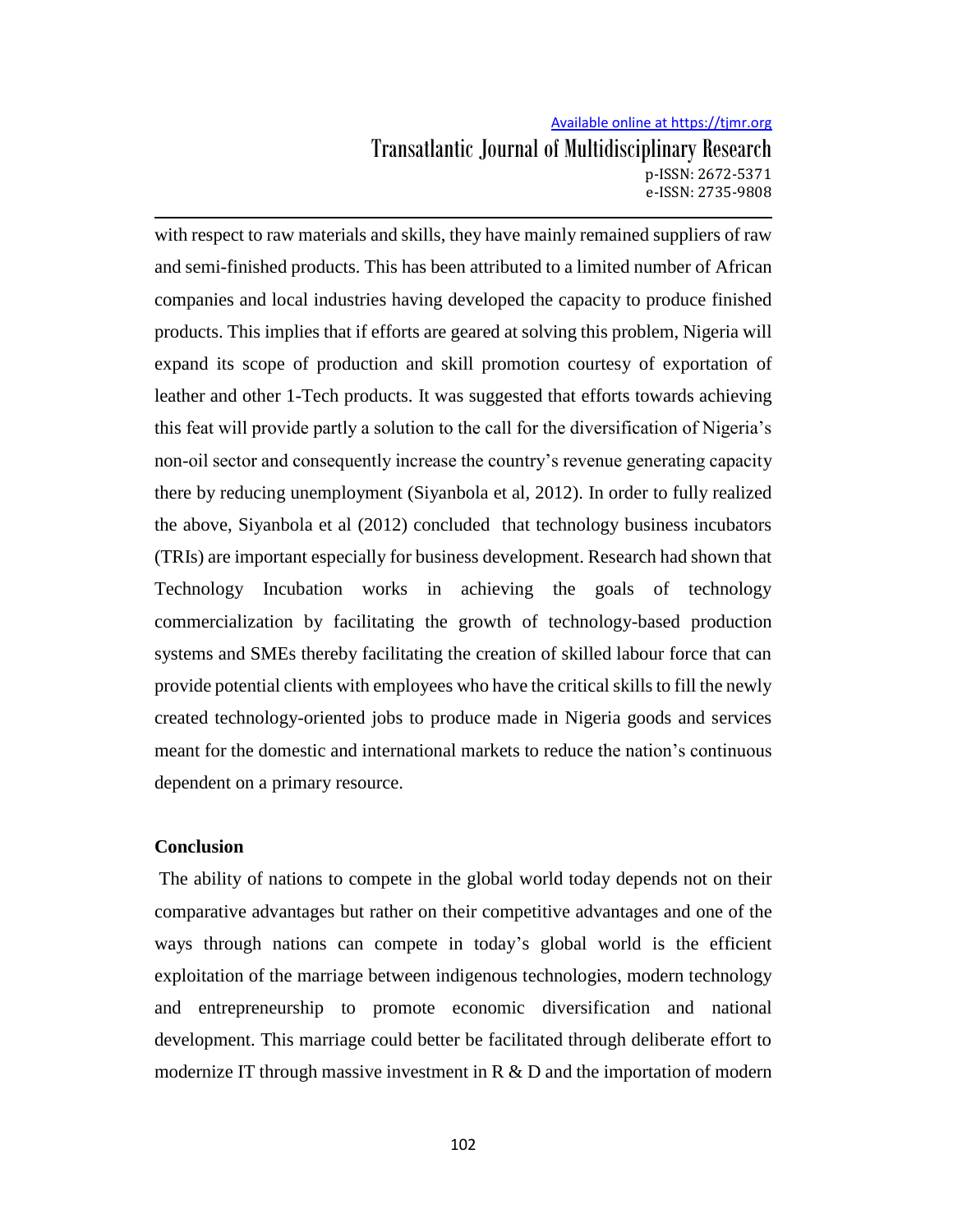technology for a holistic collaboration and skills building and transfer in Nigeria. This can further be facilitated through the following:

- 1) The role of government as the provider of the initial impetus in the deployment of 1K and l-Techs for national innovativeness and development cannot be substituted. It is important to note that government has to demonstrate sufficient commitment and will power for any meaningful achievement to occur by putting in place adequate mechanism it the form of policy and conducive environment to drive the development of these 1T and 1-Techs. In India, for instance, government created strong institutions to harness the power of 1T and 1-Techs while opening up new frontiers for their application.
- 2) I-Tech IT practitioners should be opened to knowledge, particularly as is available in knowledge centers. As was demonstrated in China, achieving a convergence between state-of-the-art in modern scientific and technology  $\&$ knowledge and the traditional knowledge and practices will go a long way in enhancing the impact of 1T and I-Techs.
- 3) The role of policies and institutions is critical. The documentation, remodeling, modernization, financing and adoption of IT are of critical important if they should play their expected role in the economic diversification of the nation. Strong research, development and brokerage institutions are required to move the 1K and I-Tech sector forward on the learning curve, assist in the codification of knowledge and facilitate product development and standardization. For instance, the role played by the National Innovation Foundation in India is of note in this regard. This is basically because they support grassroots innovation and move them to the next level by scouting and documentation of the IKs and innovation
- 4) The government should as a matter of urgency upgrade the existing infrastructures in the country with a view to checkmating the problem of infrastructural deficit in the country. This would go a long way to fastrack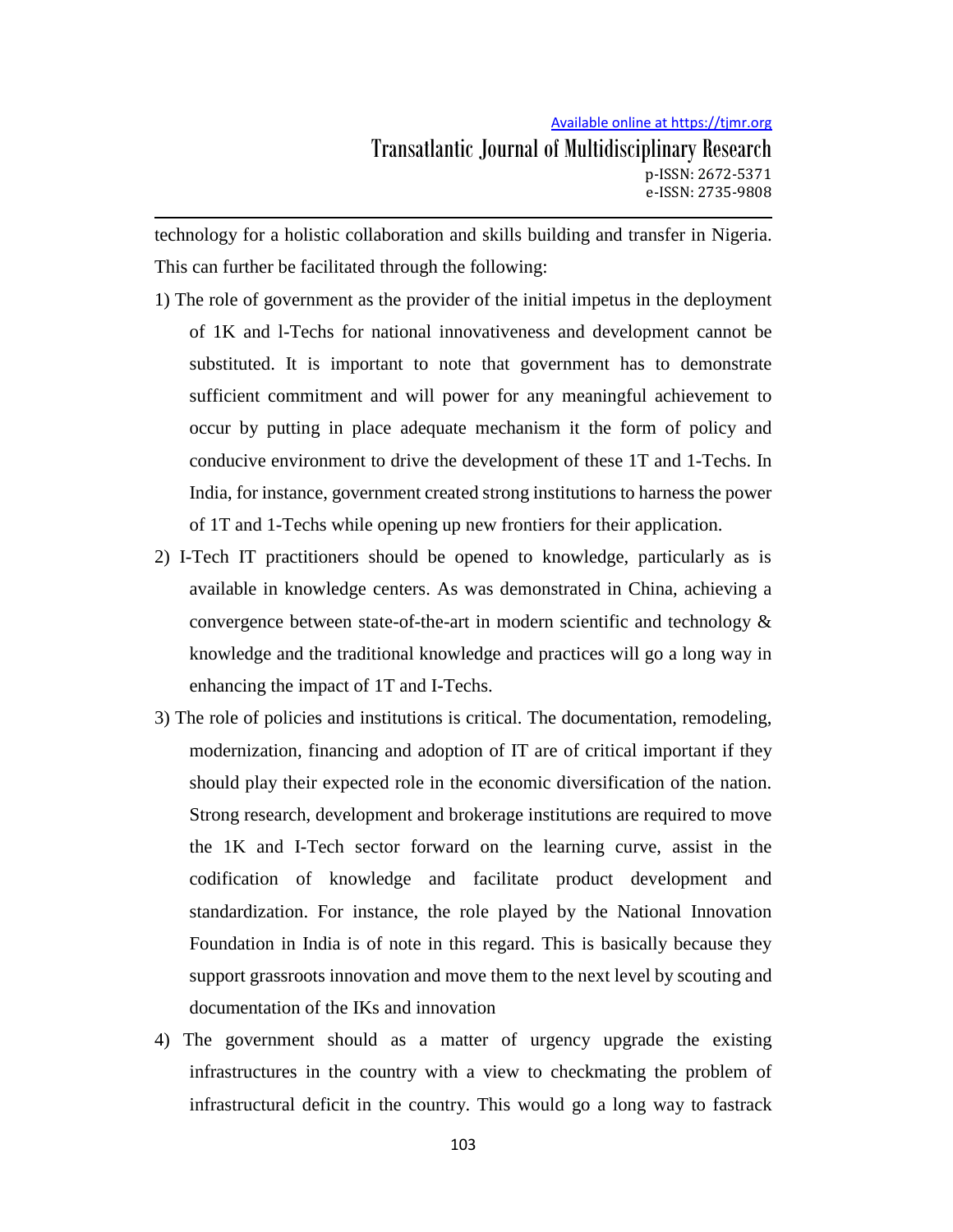Transatlantic Journal of Multidisciplinary Research p-ISSN: 2672-5371 e-ISSN: 2735-9808

production in the economy through efficient application of IT with a view to promoting and sustaining the diversification process.

#### **References**

- Adams, J. L. (1991). *Flying buttresses, entropy, and o-rings:* The world of an engineer. Cambridge Harvard University Press.
- Adefanya, I. (2011). *Indigenous entrepreneurship will fast track economic growth.* The vangueml December 11.
- Adefemi, A., Ilesanmi, D., Charles, O. & Samuel, A. (2015). Development of indigenous engineering and technology in Nigeria for sustainable development through promotion of SMEs. *International Journal of science Technology and society.* Vol. 3. No 4.
- Adewole, C. M., Olaopa, R. O. &Siyanbola, W. V. (2012). Technology business incubation as strategy for SME development: How far and how well in Nigeria? *Science and Technology Journal* (2) (6).
- Aminu, A (2017) The manufacturing sector: A panacea for the diversification of the Nigerian economy in *Reading in Economics 2.* Fagge A. M, Gumel, B. G, & Ahmed, B. A. (Edited). Federal University Dutse. Zaria, ABU Press
- Ayodele, S. A and Sabastine, A (2013) "Economic diversification in Nigeria: Any Role for Solid Mineral Development?" *Mediterranean Journal of Social Sciences* (4)(6)
- Bijker, K., Huges, W. & Pinch, T. (1987). Sustainable development and indigenous technological growth in the Americas: An epsmotological approach. *IJS&SR* (21) (40).
- Eluogu, O. (2016) "Diversifying the Nigerian Economy." *The Leadership,*  $27<sup>th</sup>$  August
- Esenjor, T. (1992). *Building entrepreneurial skills and SMEs growth in Nigeria:* The relationship, IJED issue use.
- Essien, F. C. (2011). Empowering indigenous industries for national development: A review *JORIND* (9) (1).